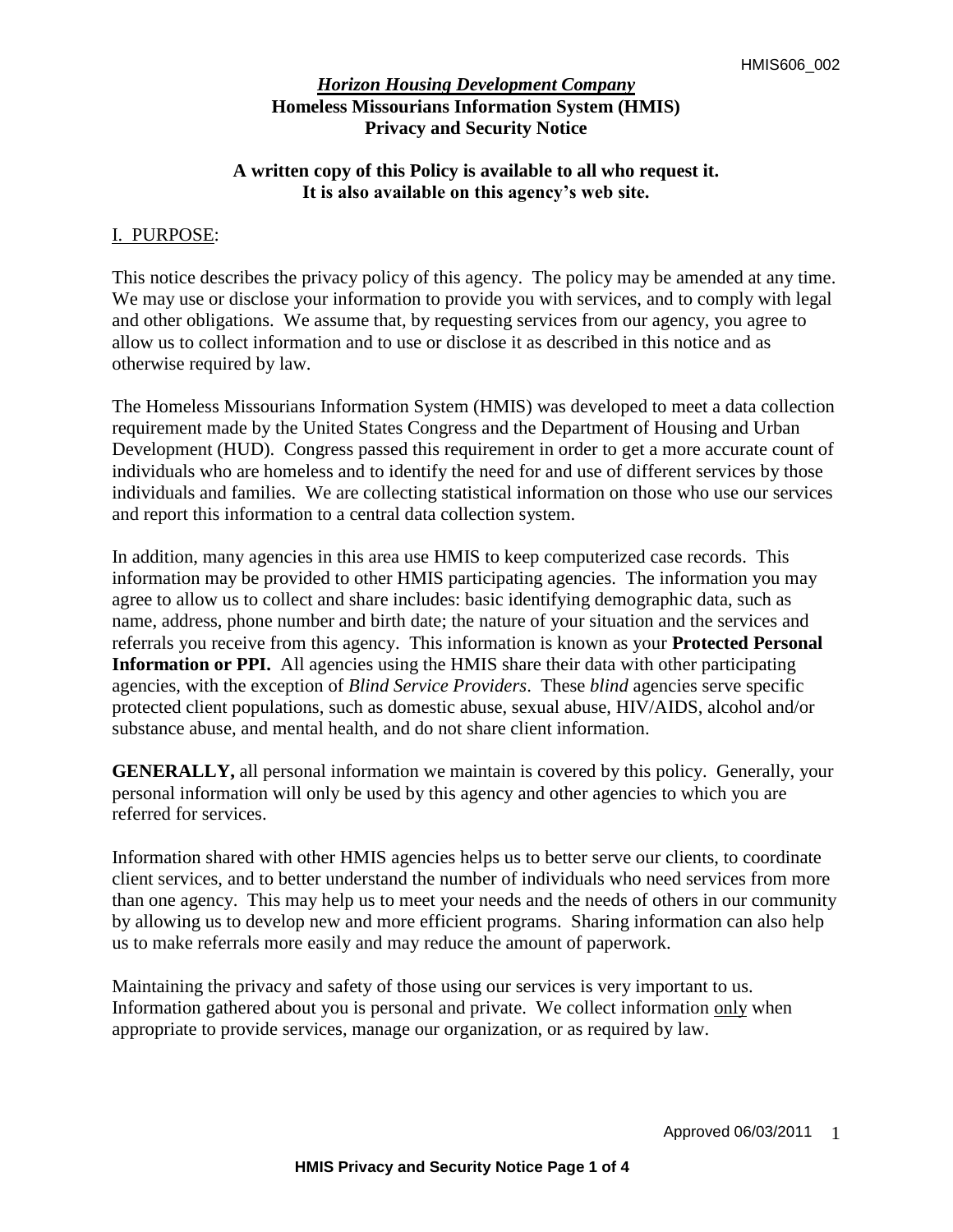## II. CONFIDENTIALITY RIGHTS:

This agency has a confidential policy that has been approved by its Board of Directors. This policy follows all HUD confidentiality regulations that are applicable to this agency, including those covering programs that receive HUD funding for homeless services. Separate rules apply for HIPPA privacy and security regulations regarding medical records.

This agency will use and disclose personal information from HMIS only in the following circumstances:

- 1. To provide or coordinate services to an individual.
- 2. For functions related to payment or reimbursement for services.
- 3. To carry out administrative functions including, but not limited to legal, audit, personnel, planning, oversight or management functions.
- 4. Databases used for research, where all identifying information has been removed.
- 5. Contractual research where privacy conditions are met.
- 6. Where a disclosure is required by law and disclosure complies with and is limited to the requirements of the law. Instances where this might occur are during a medical emergency, to report a crime against staff of the agency or a crime on agency premises, or to avert a serious threat to health or safety, including a person's attempt to harm himself or herself.
- 7. To comply with government reporting obligations.
- 8. In connection with a court order, warrant, subpoena or other court proceeding where disclosure is required.

# III. YOUR INFORMATION RIGHTS:

As a client receiving services at this agency, you have the following rights:

- 1. **Access to your record**. You have the right to review your HMIS record. At your request, we will assist in viewing the record within five working days.
- 2. **Correction of your record**. You have the right to request to have your record corrected so that information is up-to-date and accurate to ensure fairness in its use.
- 3. **Refusal**. Our ability to assist you depends on having certain personal identifying information. If you choose not to share the information we request, we reserve the right to decline to provide you with services as doing so could jeopardize our status as a service provider.
- 4. **Agency's Right to Refuse Inspection of an Individual Record**. Our agency may deny you the right to inspect or copy your personal information for the following reasons:
	- a. information is compiled in reasonable anticipation of litigation or comparable proceedings;
	- b. information about another individual other than the agency staff would be disclosed;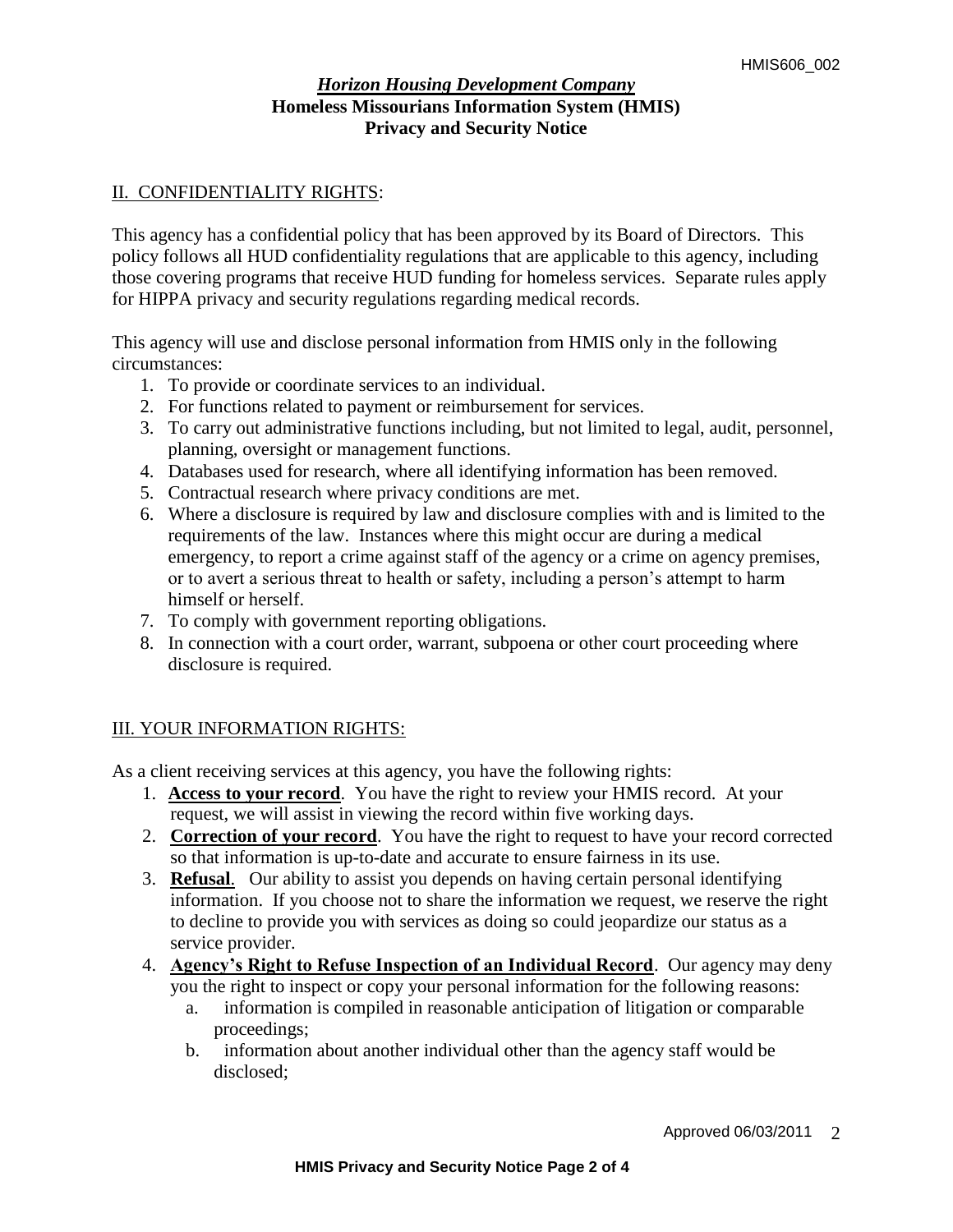- c. information was obtained under a promise of confidentiality other than a promise from this provider and disclosure would reveal the source of the information; or
- d. information, the disclosure of which would be reasonably likely to endanger the life or physical safety of any individual.
- 5. **Harassment.**The agency reserves the right to reject repeated or harassing requests for access or correction. However, if the agency denies your request for access or correction, you will be provided written documentation regarding your request and the reason for denial. A copy of that documentation will also be included in your client record.
- 6. **Grievance***.* You have the right to be heard if you feel that your confidentiality rights have been violated, if you have been denied access to your personal records, or if you have been put at personal risk, or harmed. Our agency has established a formal grievance process for you to use in such a circumstance.**To file a complaint or grievance you should contact our Executive Director Shanna Nieweg at: [hhdc02@sbcglobal.net](mailto:hhdc02@sbcglobal.net) or 314-865-0383.**

# IV. HOW YOUR INFORMATION WILL BE KEPT SECURE:

Protecting the safety and privacy of individuals receiving services and the confidentiality of their records is of paramount importance to us. Through training, policies, procedures and software, we have taken the following steps to make sure your information is kept safe and secure:

- 1. The computer program we use has the highest degree of security protection available.
- 2. Only trained and authorized individuals will enter or view your personal information.
- 3. Your name and other identifying information will not be contained in HMIS reports that are issued to local, state or national agencies.
- 4. Employees receive training in privacy protection and agree to follow strict confidentiality standards before using the system.
- 5. The server/database/software only allows individuals access to the information. Only those who should see certain information will be allowed to see that information.
- 6. The server/database will communicate using 128-bit encryption-an Internet technology intended to keep information private while it is transported back and forth across the Internet. Furthermore, identifying data stored on the server is also encrypted or coded so that it cannot be recognized.
- 7. The server/database exists behind a firewall-a device meant to keep hackers/crackers/viruses/etc. away from the server.
- 8. The main database will be kept physically secure, meaning only authorized personnel will have access to the server/database.
- 9. System Administrators employed by the HMIS and the agency support the operation of the database. Administration of the database is governed by agreements that limit the use of personal information to providing administrative support and generating reports using aggregated information. These agreements further insure the confidentiality of your personal information.